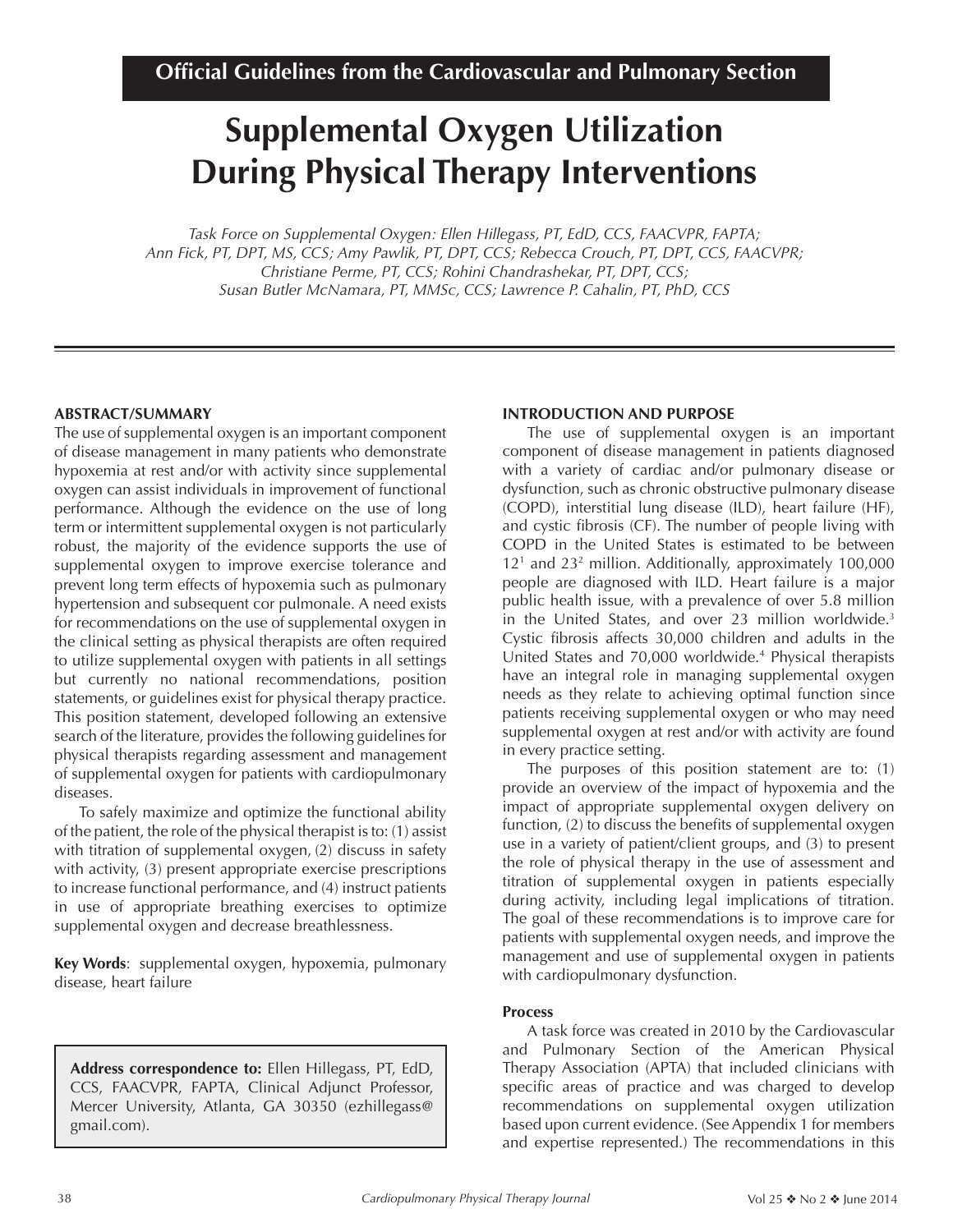document represent consensus of the task force based on evidence from English-language publications up to 2012 obtained by searching MEDLINE and CINAHL with the key words supplemental oxygen, chronic obstructive pulmonary disease and supplemental oxygen, cystic fibrosis and supplemental oxygen, long term supplemental oxygen, interstitial lung disease and supplemental oxygen, carbon dioxide  $(CO_2)$  retention, and supplemental oxygen and supplemental oxygen guidelines. These recommendations were presented at the Combined Sections Meeting of the APTA in 2010. Feedback was sought from the Cardiovascular and Pulmonary Section Board of Directors and final approval of these recommendations was given on March 28, 2014.

A systematic review of the literature was performed, followed by development of recommendations by the task force based upon the strength of the evidence. A thorough review of the evidence found that the use of supplemental oxygen resulted in improved exercise tolerance, decreased work of breathing, decreased dynamic hyperventilation as well as a decrease in breathlessness in individuals that demonstrated decreases in blood oxygen saturation (SpO<sub>2</sub>) with exercise. However, physical therapists often report fear of use of supplemental oxygen with many populations as well as having concerns with titration of supplemental oxygen with activity.

## **Hypoxemia and Its Impact on the Individual**

Signs and symptoms of hypoxemia include headache, breathlessness or severe dyspnea, palpitations, angina, restlessness and tremors.5-7 In severe hypoxemia, when oxygen levels in the blood are extremely low, the signs and symptoms include impaired judgment and a progressive loss of cognitive and motor function that worsens as the hypoxemia progresses.5-7 Loss of consciousness may develop with severe hypoxemia.<sup>5-8</sup> Assessment of the signs and symptoms of hypoxemia are important for the physical therapist who may not be able to monitor oxygen saturation via pulse oximetry regularly (See Box 1).

Severe physiologic consequences occur when hypoxemia develops and continues over time. When the partial pressure of oxygen in arterial blood (PaO<sub>2</sub>) falls below 55 mm Hg a subsequent increase in minute ventilation occurs as well as a decrease in partial pressure of carbon dioxide (PaCO<sub>2</sub>). This results in dilation of peripheral vascular beds and a compensatory rise in heart

## **Box 1.** Signs/Symptoms of Hypoxemia<sup>5-8</sup>

- Impaired judgment
- Progressive loss of cognitive and motor functions as the hypoxemia progresses
- Decreased exercise tolerance
- Loss of consciousness develops with severe hypoxemia
- Other signs and symptoms of hypoxemia include headache, breathlessness or severe dyspnea, palpitations, angina, restlessness, and tremors

rate as well as a rise in cardiac output to increase oxygen delivery to tissues.9-11 Regional pulmonary vasoconstriction occurs when there is alveolar hypoxia resulting in shunting of blood in the lungs. Long-term hypoxemia will lead to pulmonary hypertension, increasing the work on the right side of the heart, leading to right heart dysfunction and subsequently failure (cor pulmonale).<sup>9-11</sup> Chronic hypoxemia with cor pulmonale results in a poor prognosis and a 32% to 100% increase in risk of mortality.<sup>9-14</sup>

# **Acute Effects of Supplemental Oxygen**

The short-term effects of utilizing supplemental oxygen include an improvement in breathlessness in an individual with a decreased Pa $\mathrm{O}_2$  and Sp $\mathrm{O}_2$  at rest as well as a decreased breathlessness in individuals who demonstrate a decrease in SpO<sub>2</sub> with exercise.<sup>15,16</sup> Shortterm use of supplemental oxygen during exercise improves exercise tolerance in those with mild, moderate, or even severe hypoxemia during exercise.<sup>15,16</sup> Swinburn et al<sup>16</sup> showed that the use of supplemental oxygen decreased the minute ventilation in individuals who were breathless and hypoxemic both during rest and activity. O'Donnell et al<sup>17</sup> identified that a decrease in dynamic hyperinflation in individuals with chronic disease occurred when utilizing supplemental oxygen for breathlessness. Similar to O'Donnell, Bye et al<sup>18</sup> demonstrated an improvement in ventilatory muscle function with the use of supplemental oxygen and Criner<sup>7</sup> and Celli and MacNee<sup>8</sup> showed altered favorable muscle recruitment with supplemental oxygen. Manning and Schwartzstein<sup>5</sup> also found an inhibition of the central ventilatory response to hypoxemia with the use of short-term supplemental oxygen.

Dean and associates<sup>19</sup> found the use of supplemental oxygen alleviated hypoxic pulmonary vasoconstriction as well as improved hemodynamics including a decrease in peripheral vascular resistance and an increase in cardiac output. When there is an increase in supplemental oxygen delivery, a decrease in breathlessness will occur as well as a decrease in the perception of dyspnea, which will lead to an increase in exercise performance.15

# **Chronic Effects of Supplemental Oxygen**

Two landmark prospective controlled studies performed in the early 1980s are still the only current evidence discussed about long-term supplemental oxygen use. The two trials were the Nocturnal Oxygen Therapy Trial (NOTT)20 and the British Medical Research Council (MRC) long-term domiciliary supplemental oxygen therapy trial.<sup>21</sup> Early studies were not controlled but provided evidence of a reduction in mortality and a reduction in the development of cor pulmonale when supplemental oxygen was used continuously for  $7$  to 41 months.<sup>20,21</sup> The study population included individuals who were severely hypoxemic with elevated hematocrit, elevated pulmonary artery pressure, and respiratory acidosis.

The NOTT trial compared continuous use of supplemental oxygen versus nocturnal supplemental oxygen use only. The results of the NOTT trial showed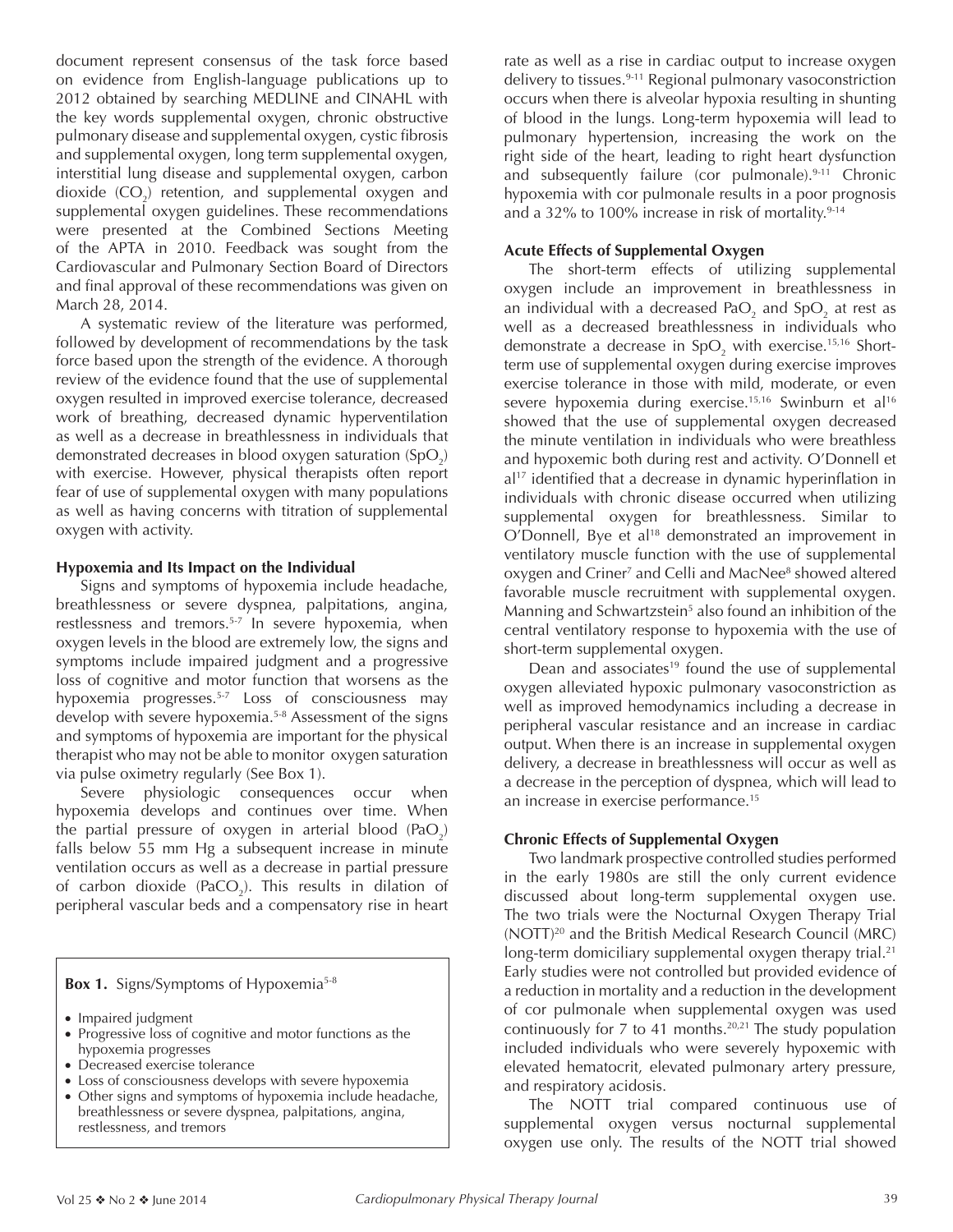an increase in mortality in individuals who used only the nocturnal supplemental oxygen versus the individuals who used supplemental oxygen continuously.<sup>20</sup> The results of the MRC long-term supplemental oxygen study found that long-term oxygen therapy prevented a progressive decrease in Pa $O_2$  and an increase in pulmonary vascular resistance without an increase in PaCO<sub>2</sub>.<sup>21</sup> The conclusions from these two studies were that, in individuals with severe hypoxemia, nocturnal supplemental oxygen use was better than no supplemental oxygen therapy and continuous supplemental oxygen was better than nocturnal supplemental oxygen therapy alone. Little evidence exists since those trials were published and no studies have shown a benefit of longterm oxygen therapy with mild or moderate hypoxemia. In addition, no studies have shown a benefit of long-term oxygen therapy when supplemental oxygen is prescribed for exercise-induced oxygen desaturation only.<sup>22</sup> Table 1 provides the indications for long-term supplemental oxygen therapy as a result of the available evidence.

## **Supplemental Oxygen Use with Physical Activity**

Supplemental oxygen has been utilized during physical activity for individuals who are hypoxemic and for those who demonstrate oxygen desaturation with activity. Supplemental oxygen has also been used to improve exercise training effects in individuals who were normoxemic at rest and had a SpO<sub>2</sub> above 88% with activity.<sup>12</sup> Emtner et al<sup>12</sup> utilized an intervention of 7 weeks of high intensity training in individuals with COPD and observed improvement in the training work rate in groups trained both with and without supplemental oxygen, yet the supplemental oxygen trained group increased the training work rate more rapidly than the group that trained without it.<sup>12</sup> Puhan et al<sup>13</sup> performed a systematic review of supplemental oxygen interventions to enhance the effectiveness of physical exercise, yet failed to find a beneficial effect of supplemental oxygen for improving exercise tolerance possibly due to small samples in the reviewed randomized controlled trials as well as poor methodological quality of the studies. Therefore, although there is some evidence of the benefit of supplemental oxygen for physical activity, there is a need for more research in this area.

## **Published Guidelines/Statements on Supplemental Oxygen Therapy**

Currently few national guidelines on the use of supplemental oxygen exist and none address the needs of physical therapists working in all care settings with all patient populations. The American Association of Respiratory Care published guidelines in 2002 regarding supplemental oxygen therapy for adults in acute care facilities, yet these guidelines fail to address titration with activity, nor do they address the variety of populations that are treated by physical therapists.<sup>23</sup> In 2013 the Australian and New Zealand Lung Associations published the *Australian and New Zealand Guidelines for Management of COPD*24,25 yet these guidelines do not address other populations. The APTA has a position statement regarding pharmacology in physical therapy practice that has been interpreted to include supplemental oxygen.

In addition, there are a few position statements from other organizations on supplemental oxygen use with heart failure. The most current indications for the use of supplemental oxygen in patients with heart failure include maintaining the SpO<sub>2</sub> at least 89% to 90% and maintaining the PaO $_{{\tiny 2}}$  at least 56 mm Hg. $^{26}$  The Centers for Medicare and Medicaid Services (CMS)<sup>27</sup> and American Association for Respiratory Care (AARC)<sup>23</sup> guidelines specifically mention the use of supplemental oxygen in patients with heart failure stating, "Long-term supplemental oxygen therapy is indicated for hypoxemia (PaO<sub>2</sub>  $\leq$  55 mm Hg or SaO<sub>2</sub>  $\leq$  88% in subjects breathing room air, OR PaO<sub>2</sub> of 56-59 mm Hg or  $\text{SaO}_2/\text{SpO}_2 \leq 89\%$  in association with specific clinical conditions such as cor pulmonale, heart failure, or erythrocythemia with a hematocrit  $> 56$ ) at rest, during sleep, during ambulation, or during exercise."

## **Effects of Supplemental Oxygen Use in Specific Cardiopulmonary Diseases**

Individuals with COPD gain many benefits from oxygen supplementation but unfortunately, they are a population that is often not given optimal supplementation due to the incorrect belief that all COPD patients would have a decreased drive to breathe if given too much oxygen. Long-

| Absolute                                                                         | PaO <sub>2</sub> $\leq$ 55 mm Hg or SpO <sub>2</sub> $\leq$ 88% $<$                                                                                                            |
|----------------------------------------------------------------------------------|--------------------------------------------------------------------------------------------------------------------------------------------------------------------------------|
| In presence of cor pulmonale                                                     | PaO <sub>2</sub> 55-59 mm Hg or SpO <sub>2</sub> $\leq$ 89%,<br>ECG evidence of right atrial enlargement,<br>hematocrit > 55%, congestive heart failure                        |
| Only in specific situations                                                      | PaO <sub>2</sub> $\geq$ 60 mm Hg or SpO <sub>2</sub> $\geq$ 90%; with lung disease or sleep apnea who also have nocturnal desaturation that is not corrected by CPAP           |
| If the patient is normoxemic at rest but desaturates<br>during exercise or sleep | Supplemental oxygen should be prescribed if PaO <sub>2</sub> falls below 55 mm Hg<br>during exercise or sleep; also consider nasal CPAP or bilevel positive airway<br>pressure |

**Table 1.** Indications for Long-term Supplemental Oxygen Therapy. Adapted from Criner GJ. Effects of long-term supplemental oxygen therapy on mortality and morbidity. *Respir Care.* 2000;45:105-118.

Abbreviations: CPAP = continuous positive airway pressure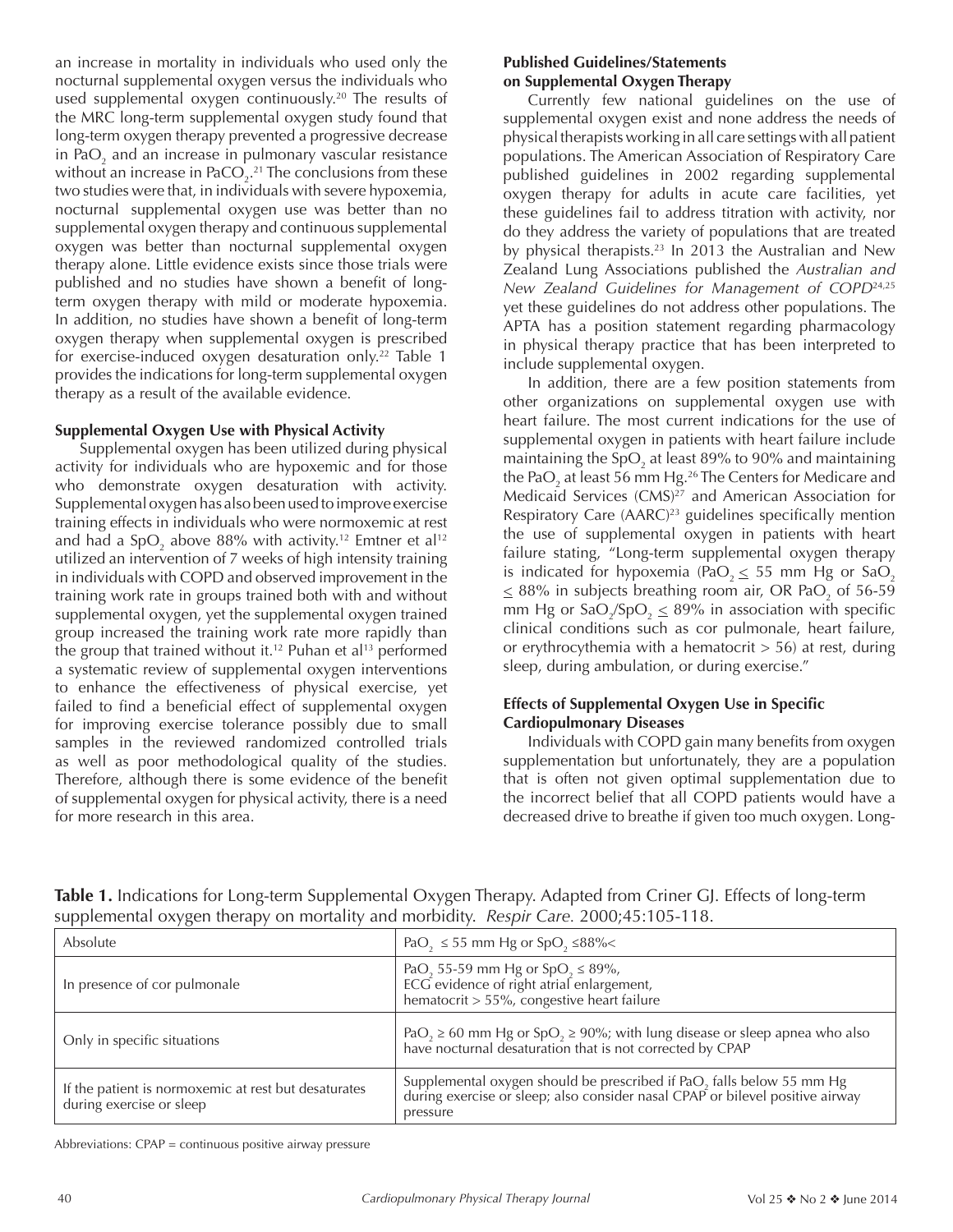term supplemental oxygen use in individuals who have been diagnosed with COPD has been demonstrated to decrease the incidence of pulmonary arterial hypertension (PAH). In those with documented pulmonary hypertension, it has been shown to stabilize the condition and prevent further increases in PAH.<sup>10</sup> In addition, reduced morbidity and mortality were recorded in individuals who used continuous supplemental oxygen, which was associated with a reduction in development of right ventricular dysfunction/cor pulmonale.20,21,28 Supplemental oxygen also prevents the compensatory increase in red cell mass and therefore decreases incidence of polycythemia.<sup>22</sup> Evidence from clinical studies have demonstrated increased exercise capacity in individuals with COPD with use of oxygen supplementation as well as a reduction in the number of pulmonary exacerbations, cardiac arrhythmias, and episodes of myocardial ischemia.29-32 Neuropsychiatric function $33$  and quality of life have also been shown to be improved with long-term oxygen supplementation.<sup>35-37</sup> Supplemental oxygen use in individuals with CF has been shown to decrease arterial hypoxemia, reduce the work of breathing, decrease dyspnea, increase oxygen delivery to the working muscles, delay the onset of anaerobic threshold, and prevent the development and/or progression of pulmonary hypertension.38-40

In individuals with ILD, the addition of supplemental oxygen increases exercise tolerance, $18,41$  maximum work  $load, 41, 42$  and minute ventilation.<sup>41</sup> In a study by Naji et al<sup>43</sup> patients receiving long-term oxygen therapy demonstrated a greater improvement in treadmill test performance as compared to those not receiving oxygen therapy. In patients with ILD, supplemental oxygen requirements were found to be predictive of mortality, with higher supplemental oxygen requirements more indicative of higher mortality, independent of 6 minute walk test results and pulmonary function.<sup>44</sup>

## **Role of the Physical Therapist with Patients Receiving Supplemental Oxygen Therapy**

If the original supplemental oxygen prescription does not include a specified target SpO<sub>2</sub> value the prescribing health care provider should be contacted. Once there is a prescription for a specific oxygen saturation target level to be maintained during rest and activity (for example, maintain SpO $_2$  > 90%), the physical therapist may titrate the supplemental oxygen flow to maintain SpO $_2$  at or above the specified value. To assist the physical therapist with clinical decision making regarding supplemental oxygen titration, an algorithm has been provided in Figure 1.

At times the oxygen delivery device the patient is using may be different from the one prescribed and the reason should be investigated. Signs and symptoms of distress and changes in heart rhythm must be closely monitored during a physical therapy intervention, as they are indications of intolerance to activity. In the event of an emergency situation that warrants the immediate administration of supplemental oxygen, the physical therapist may provide the supplemental oxygen but the physician should be notified and an order written following the event.<sup>45</sup>

The following additional recommendations should be utilized to guide physical therapists providing interventions for patients in acute care and especially the intensive care unit (ICU) that are receiving supplemental oxygen:

- In the event that the prescription is not written as "Keep  $SpO<sub>2</sub> > \_\_\%$ " the clinician should contact the referring practitioner to attempt to obtain a standing order.
- Baseline vital signs including oxygen saturation must be measured before any activity.
- An assessment should be performed to determine any changes in clinical status since the previous therapy session.
- Oxygen saturation should be monitored closely when a patient is prescribed oxygen at rest and/or with activity during physical therapy interventions.
- At the end of any physical therapy intervention, the supplemental oxygen must be returned to the delivery device and flow rate used prior to the intervention as oxygen is specifically prescribed at rest based upon resting arterial blood gases. In the event a patient is experiencing signs or symptoms of hypoxemia and cannot maintain adequate oxygen saturation at the amount of supplemental oxygen prescribed at rest, the prescribing health care provider should be contacted immediately.

# **Precautions with Supplemental Oxygen Titration**

Some concern exists in the medical community regarding titrating supplemental oxygen in individuals that have elevated PaCO $_{_2}$  with activity (for example, individuals who retain CO<sub>2</sub>) due to the results of the long-term supplemental oxygen studies that observed hypoventilation in some individuals when supplemental oxygen was increased *at rest.*20,21 The studies demonstrated a decrease in "drive to breathe" or hypoventilation when the supplemental oxygen was increased at rest only. Aerobic exercise requires oxygen to be present in the bloodstream in sufficient quantity and present in the muscle to be utilized by the mitochondria to produce energy for exercise. When individuals with pulmonary disease exercise, their gas exchange may worsen, therefore decreasing the amount of oxygen in the blood and causing subsequent disassociation of oxygen from hemoglobin. Individuals with an elevated PaCO<sub>2</sub> at rest who demonstrate a decrease in supplemental oxygen saturation *with activity* benefit from increased supplemental oxygen during activity. Supplemental oxygen should be titrated to keep SpO<sub>2</sub> > 90% *with activity* but returned to their baseline supplemental oxygen flow *at rest*. Although supplemental oxygen in patients with increased PaCO $_2$  may theoretically worsen hypercapnia, any increase in PaCO $_2$  in patients receiving long-term supplemental oxygen therapy is usually small and well tolerated. In two large trials of long-term supplemental oxygen therapy, hypercapnia was not a problem.20,21 In a small subset of individuals who exhibited  $\mathsf{CO}_2$  retention with increased supplemental oxygen, the development of increased hypercapnia was accompanied by an obvious decrease in respiratory rate and depth, as well as the development of disorientation or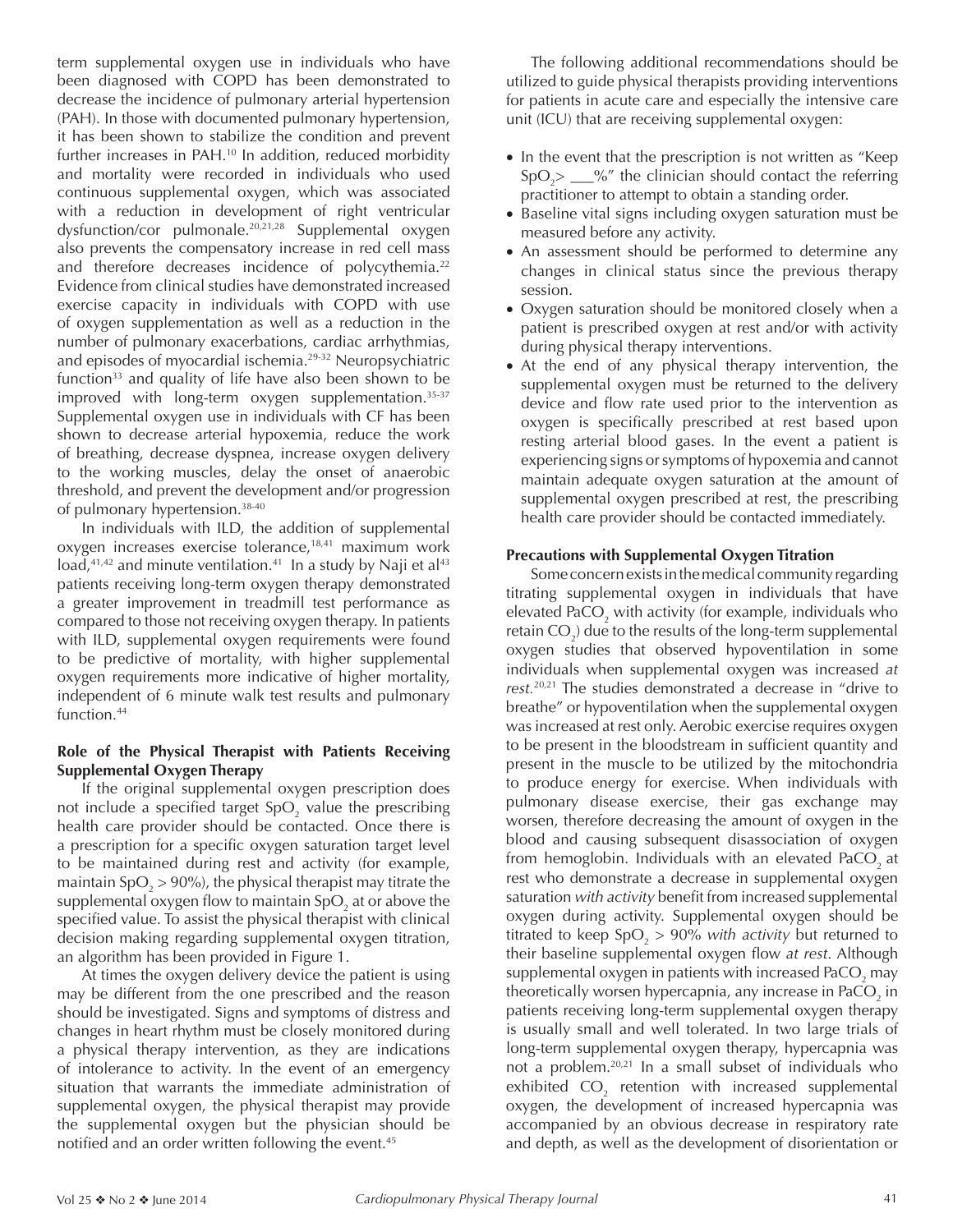

**Figure 1.** Guide to decision making regarding supplemental oxygen.

Abbreviation:  $O_{2'}$  supplemental oxygen

1 Correct use of oxygen monitoring requires individual to palpate pulse and compare to reading of pulse rate on pulse oximetry

<sup>2</sup>Order example: "Titrate oxygen to maintain SpO<sub>2</sub> >  $\_\_\_\\%$ 

3 Oxygen delivery system needs to be changed to maintain or improve oxygenation

somnolence.<sup>20,21</sup> Therefore, individuals with  $CO_2$  retention who demonstrate increased disorientation or a decrease in respiratory rate and/or depth along with no increase in  $SpO<sub>2</sub>$  when supplemental oxygen is increased with activity are not candidates for supplemental oxygen with activity.

## **Additional Considerations Regarding Supplemental Oxygen Therapy**

Assessment of oxygen saturation by physical therapists is typically performed using a pulse oximeter. Although very useful, pulse oximeters, like any other monitoring tool, need to be utilized correctly. Physical therapists must be aware that inaccurate readings can occur. Therefore, it is important to recognize and minimize limitations that hinder accuracy of pulse oximeters (See Box 2) and to monitor heart rate response and respiratory rate response.<sup>50-53</sup>

Proper documentation during therapeutic activities is

crucial. Not only are vital signs important to record but any signs and/or symptoms a patient exhibits relating to possible hypoxemia and respiratory fatigue must be noted. When documenting oxygen saturation, the following should be included:

- The supplemental oxygen delivery system utilized as well as the amount of supplemental oxygen the patient required during rest and/or exercise
- The amount of time the patient tolerated a certain activity before a low value was noted as well as the amount of time the patient required to recover to an appropriate oxygen saturation value
- Any special circumstances surrounding the response to exercise or recovery following exercise
- Interventions that were employed to assist the patient raise SpO $_{\textrm{\tiny{2}}}$  or to decrease the symptoms of dyspnea, such as pursed lip or diaphragmatic breathing exercises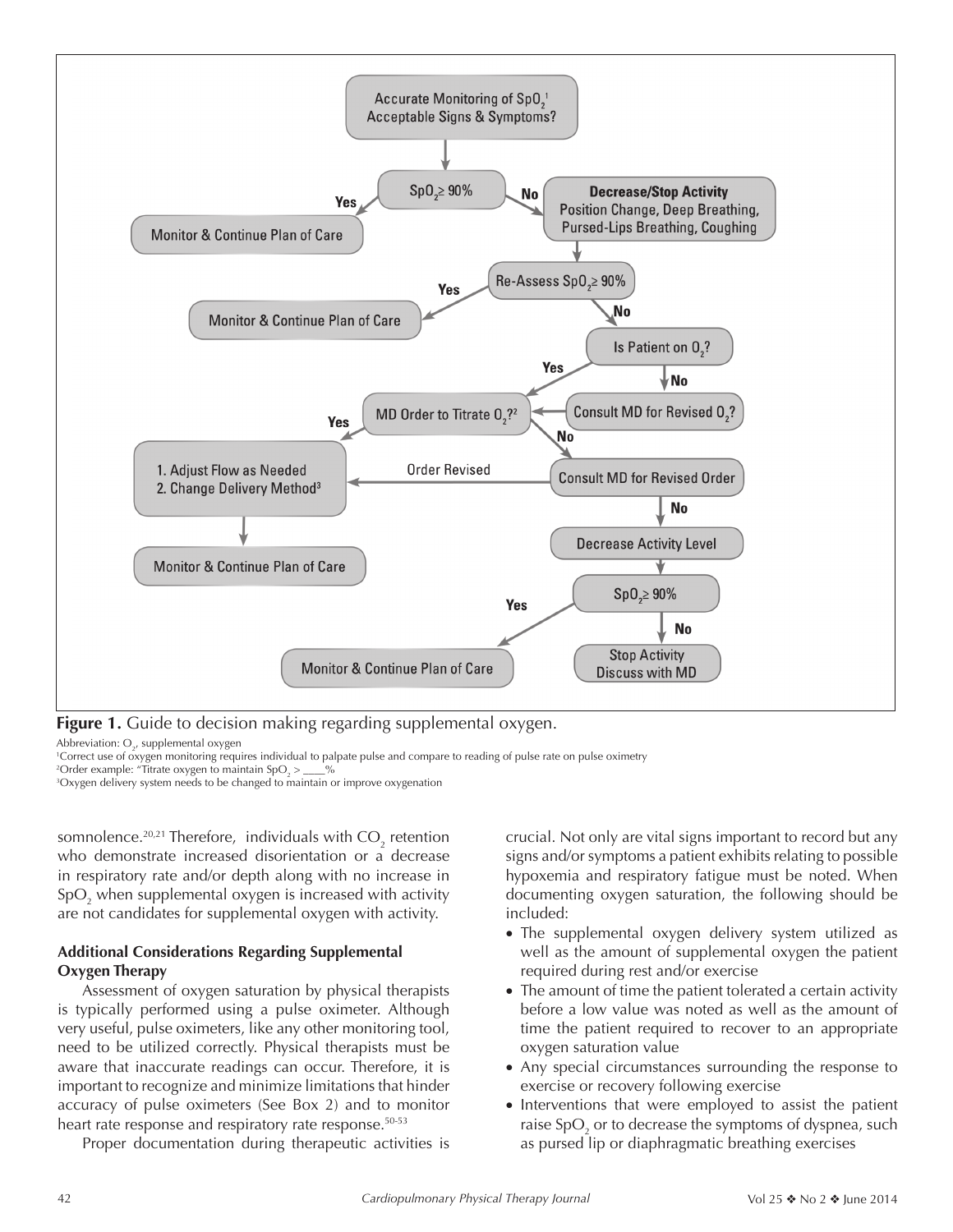## **Box 2.** Pulse Oximetry Monitoring Considerations

- 1. Movement: Motion<sup>50</sup> and weight bearing can interfere with the signal transmitted to the sensor. Newer, motion-sensitive, technology has shown to be more accurate than traditional technology during motion.<sup>51</sup>
- 2. Probe location: Placing the probe on the 3rd or 4th fingers has been shown to produce more accurate readings than the index finger.<sup>50</sup> Placing the probe on the finger is generally more accurate than the earlobe.<sup>52</sup>
	- A forehead probe may be one of the most accurate ways of measuring pulse oximetry due to placement onto a central location of the body and the ability to bypass temperature, circulatory, and neurological factors affecting the peripheral digits and earlobes.
	- Dirt, fingernail polish, blood etc. can block the sensor light path. The sensor is also calibrated to account for the tissue/cartilage in the ear when using an ear probe. However, the pulse oximeter assumes nothing else, ie, dirt, is blocking the light passing from the emitter to the detector.

#### 3. Probe size and type:

- Use a pediatric size probe for children and an adult size probe for adults.
- Use a forehead probe if finger and earlobe appear to be inaccurate according to clinical symptoms.
- 4. Sensor positioning:
	- If the emitter and detector sensors (especially of a disposable probe) are not in proper alignment, falsely low readings of oxygen saturation can occur.<sup>53</sup>
- 5. "Probe off" false reading: The probe is actually off the finger or ear but a reading is given by the oximeter.
- 6. Low perfusion and/or dysrhythmias:
	- Weak signal strength occurs in patients with poor perfusion therefore inaccurate readings may occur.<sup>52</sup>
	- Weak signal strength occurs in patients with atrial fibrillation (due to the irregular pulse rate) and inaccurate readings may occur.
- Vital signs including heart rate and blood pressure before, during, and after the prescribed activity

Precautions should be taken to educate patients regarding the importance of not smoking while utilizing supplemental oxygen as this is a fire risk and smoking also has been shown to offset treatment benefit of supplemental oxygen.47,48

## **Supplemental Oxygen Delivery Devices**

The fraction of inspired oxygen (FiO<sub>2</sub>) represents the percentage of oxygen in atmospheric air. Normal room air has a FiO<sub>2</sub> of 0.21 at sea level. The FiO<sub>2</sub> may be increased by increasing the flow rate of supplemental oxygen from an oxygen source. Alternatively, the FiO<sub>2</sub> may also be increased by altering the supplemental oxygen delivery device while keeping the oxygen flow rate constant. It is important for the physical therapist to understand that both flow rate and delivery device may be manipulated to change the FiO<sub>2</sub>. Both device used and flow rate must be documented to allow clear communication to other practitioners (eg, 2 l/min via nasal cannulae).

Determination of the  $FiO_2$  for patients using nasal cannulae may be estimated by inserting oxygen flow rate in the equation below. The actual FiO $_2$  received by the patient may vary quite a bit depending on breathing pattern (eg, nose vs mouth breathing).

> $FiO_2 =$  flow rate in liters per minute (l/min)  $x$  4 + 0.20 (approximating room air value)

For example, if a patient is receiving 4 l/min via nasal cannulae, the FiO<sub>2</sub> is approximately 0.36.

In addition to estimating  $FiO_{2'}$  it is helpful to be able to calculate how long an oxygen supply will last at a given flow rate. The following formula may be used with the typical "e-cylinder" (29 inches high by 5 inches diameter) portable compressed gas tanks only.

Time to empty = 
$$
\frac{\text{lbs/sp in X .28}}{\text{flow rate (l/min)}}
$$

For example, if a patient is on 4 l/min via nasal cannulae, and the psi is 1000, the tank will be empty in approximately 70 minutes. It is suggested to subtract 200 psi off the reading of the tank as a safeguard to ensure some oxygen remains in the tank, given the error of approximation.

For more information on specific supplemental oxygen delivery devices, tubing, etc, please see Table 2 and Box 3.

## **Legal Issues Regarding Physical Therapist Administration of Supplemental Oxygen**

Supplemental oxygen for medical conditions is regulated as a drug by the Food and Drug Administration and requires a prescription for its use. The supplemental oxygen prescription should be written based upon  $SpO<sub>2</sub>$ and not flow rate (l/min). Therefore, physical therapists should always check standing orders or a patient's specific order. Should a physical therapist need to request a revision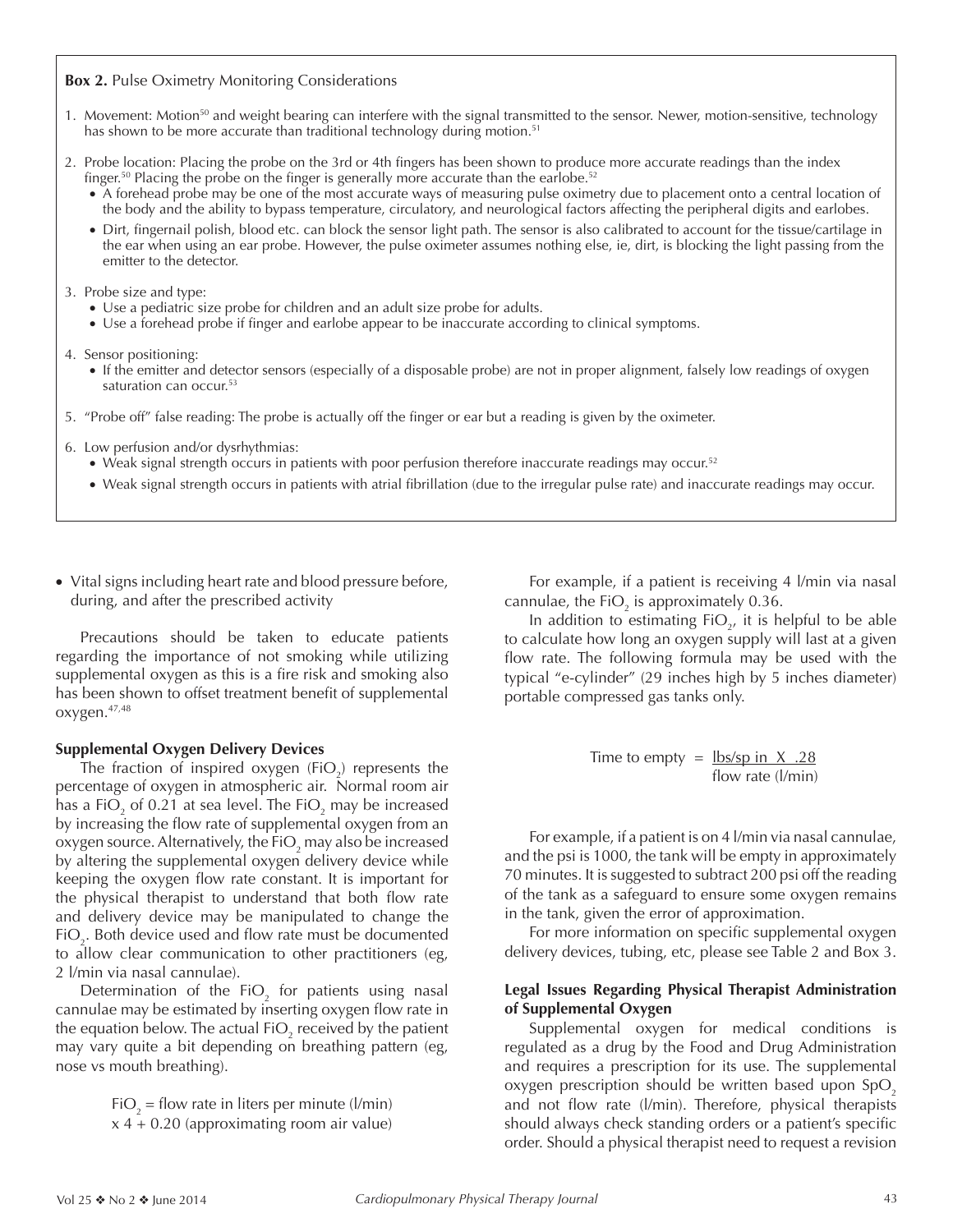**Table 2.** Typical Oxygen Delivery Service

| Picture of Device<br>Device Name<br>General Information<br>Approximate FiO <sub>2</sub>                                                                                                                          |                          |  |
|------------------------------------------------------------------------------------------------------------------------------------------------------------------------------------------------------------------|--------------------------|--|
| Delivers flows from 0.25 to<br><b>Nasal</b><br>$O2$ Tank Flow:<br>Approximate FiO <sub>2</sub>                                                                                                                   |                          |  |
| Cannula (NC)<br>$6$ l/min<br>$1$ L/min<br>0.24                                                                                                                                                                   |                          |  |
| 0.28<br>Generally recommended<br>$2$ L/min                                                                                                                                                                       |                          |  |
| low flow NCs not used for<br>0.32<br>$3$ L/min                                                                                                                                                                   |                          |  |
| flows $> 6$ l/min due to<br>$4$ L/min<br>0.36                                                                                                                                                                    |                          |  |
| $5$ L/min<br>0.40<br>patient discomfort                                                                                                                                                                          |                          |  |
| $6$ L/min<br>0.44                                                                                                                                                                                                |                          |  |
|                                                                                                                                                                                                                  |                          |  |
| <b>High Flow</b><br>Highest % $O_2$ is up to 0.75 FiO <sub>2</sub> at 15 l/min<br>Best for patients needing ><br>Nasal Cannula<br>6 l/min NC<br>More comfortable, can<br>eat/drink/talk easier than<br>with mask |                          |  |
| Oxymizer<br>$O2$ Tank Flow:<br>Approximate FiO <sub>2</sub><br>Specialized NC with $O_2$                                                                                                                         |                          |  |
| (Reservoir<br>$1$ $1/\text{min}$<br>reservoir that conserves $O_2$<br>0.28                                                                                                                                       |                          |  |
| Uses $25-75\%$ less $O_2$ (the<br>$2$ $1/min$<br>0.32<br>can also be                                                                                                                                             |                          |  |
| 0.41<br>$4$ $l/min$<br>less $O_2$ needed by the<br>incorporated                                                                                                                                                  |                          |  |
| $8$ $1/min$<br>0.64<br>into tubing<br>patient, the higher savings                                                                                                                                                |                          |  |
| $12$ $l/min$<br>0.82<br>sitting below<br>of $O_2$ )                                                                                                                                                              |                          |  |
| Good way to deliver $O_2$ at<br>the nasal                                                                                                                                                                        |                          |  |
| prongs)<br>home.                                                                                                                                                                                                 |                          |  |
|                                                                                                                                                                                                                  |                          |  |
| $O2$ Tank Flow:<br>Simple Face<br>Covers mouth and nose,<br>Approximate FiO <sub>2</sub>                                                                                                                         |                          |  |
| useful for patients unable to<br>Mask<br>$6-10$ l/min                                                                                                                                                            | $0.35 - 0.50$ (can vary) |  |
| breathe through nose                                                                                                                                                                                             |                          |  |
| Venturi<br>$O2$ system providing more<br>$O2$ Tank Flow:<br>Approximate $FiO2$                                                                                                                                   |                          |  |
| specific $O_2$ concentration<br>Turn dial and<br>$0.24 - 0.50$<br>System                                                                                                                                         |                          |  |
| than other devices<br>provide $O_2$ flow                                                                                                                                                                         |                          |  |
| Easy system for mobilizing<br>as stated on dial                                                                                                                                                                  |                          |  |
| patients<br>for needed $FiO2$                                                                                                                                                                                    |                          |  |
| Can provide O <sub>2</sub> via face                                                                                                                                                                              |                          |  |
| mask or tracheostomy tube                                                                                                                                                                                        |                          |  |
|                                                                                                                                                                                                                  |                          |  |
| Mask with O <sub>2</sub> reservoir<br>Non-<br>$O2$ Tank Flow:<br>Approximate FiO <sub>2</sub>                                                                                                                    |                          |  |
| $6$ l/min<br>0.60<br>rebreather<br>(bag) providing higher $FiO2$                                                                                                                                                 |                          |  |
| Mask<br>Advantage - requires a<br>71/min<br>0.70                                                                                                                                                                 |                          |  |
| lower flow of $O_2$ from the<br>8-10 l/min<br>$0.80+$                                                                                                                                                            |                          |  |
| tank for the $FiO2$ needed                                                                                                                                                                                       |                          |  |
| Up to $1.00$ FiO <sub>2</sub><br>Can be used to manually<br>Ambu Bag                                                                                                                                             |                          |  |
| ventilate patients during                                                                                                                                                                                        |                          |  |
| ambulation when a portable                                                                                                                                                                                       |                          |  |
| ventilator is not available,                                                                                                                                                                                     |                          |  |
| give supplemental $O_2$ for                                                                                                                                                                                      |                          |  |
| suctioning etc.                                                                                                                                                                                                  |                          |  |
| For mobility, a                                                                                                                                                                                                  |                          |  |
| tracheostomy swivel                                                                                                                                                                                              |                          |  |
|                                                                                                                                                                                                                  |                          |  |
| connector with expandable<br>tubing should be used to                                                                                                                                                            |                          |  |
|                                                                                                                                                                                                                  |                          |  |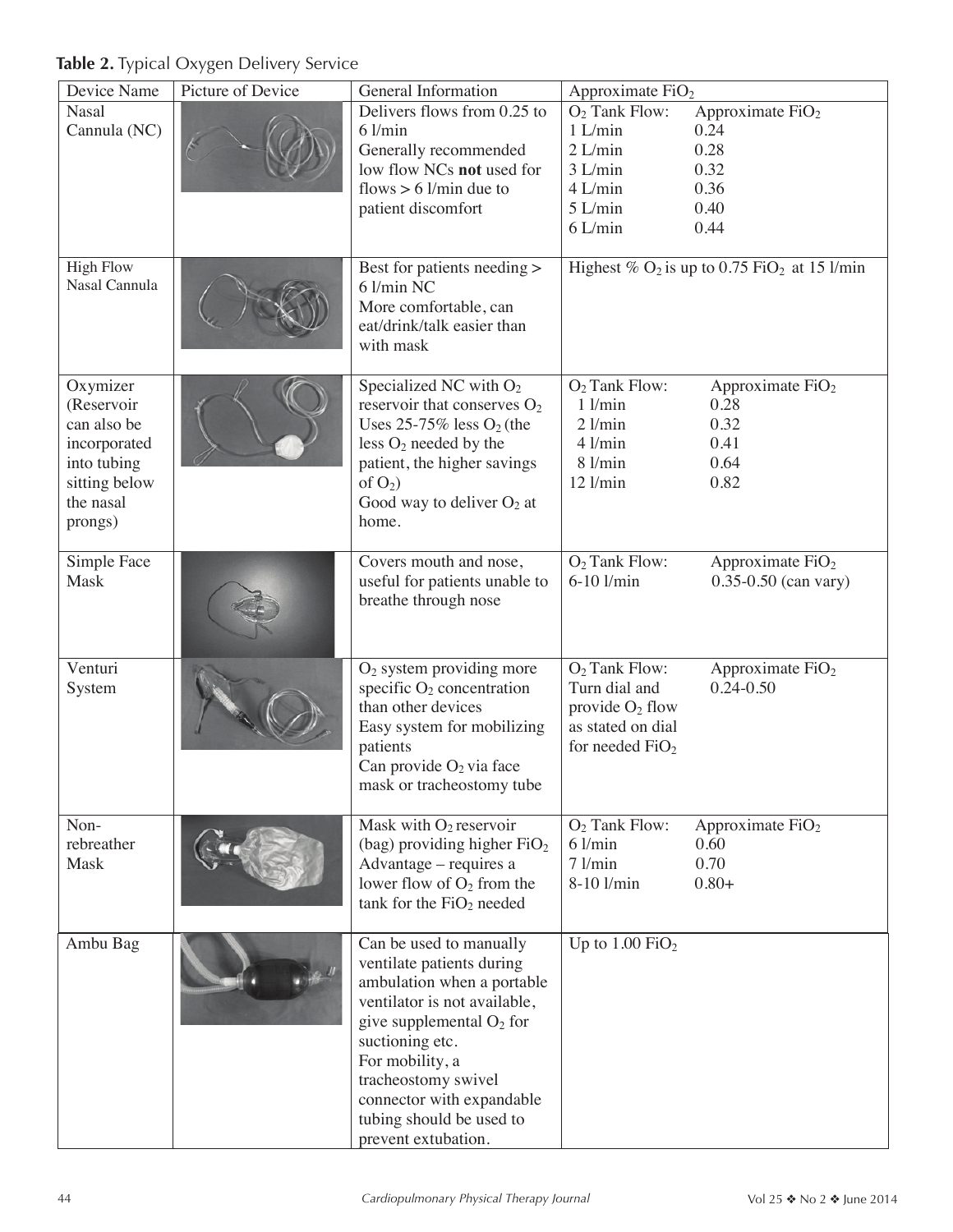**Box 3.** Methods of Supplemental Oxygen Delivery

**Continuous flow oxygen regulators**: Oxygen flow is continuous throughout the entire respiratory cycle of inspiration and exhalation. This category is typically found on "e-cylinders" commonly used in hospital settings as well as lighter weight units for portable use. This type of regulator is recommended for patients who require higher flow rates of supplemental oxygen and use high flow oxygen delivery devices (for flow rates of 6 -15 l/min). There is no delay in supplemental oxygen getting to patient as it is provided continuously, most often through nasal cannulae. As long as patient breathes in through the nose, the patient derives the benefit of the supplemental oxygen.

**On-demand oxygen regulators (pulsed**): On-demand oxygen devices deliver a bolus of supplemental oxygen, usually upon inhalation through the nose. In comparison to continuous flow regulators, the duration of supplemental oxygen provided in a similar size tank can be increased. The device senses the start of inhalation (via a double lumen nasal cannula) and immediately gives a short pulse of supplemental oxygen. One lumen of the oxygen tubing is connected to the oxygen flow portal and the other lumen is connected to a sensing trigger portal. The sensitivity of this device is impaired if there is nasal congestion, mouth breathing, or if the patient cannot produce adequate inspiratory pressures. Most of these systems are battery driven.

**Oxygen concentrator**: An oxygen concentrator draws in room air, passes the air through a special filter, and collects only the oxygen into a reservoir. The concentrator has limited storage so essentially all of the oxygen is released into the tubing to the patient. Home concentrators are heavy (about 50 pounds) and are usually on wheels so that they can be moved from room to room. A concentrator requires an electrical outlet and produces a relatively loud noise, resulting in many patients choosing to keep their concentrator in separate room. Most oxygen concentrators deliver a maximum flow rate of 5 l/min. Portable oxygen concentrators are available that can be wheeled by the patient. These weigh approximately 10 pounds and are either battery or electrically powered. Maximal continuous flow rates are typically 2-3 l/ min; whereas pulsed flow rates may go to a maximum of 5-6 l/min. In general, a smaller portable concentrator is only capable of lower maximum flow rate.

**Liquid oxygen**: When in liquid form, oxygen takes up less space and is stored in specially designed reservoir tanks. Small liquid portable oxygen tanks are filled from these containers. There is a tendency for liquid oxygen to leak out of a portable system when sitting for a period of time and for reservoir and portable tanks to freeze at low ambient temperatures and when used at higher flow rates.

**Compressed gas cylinders:** Compressed gas cylinders are the oldest and most reliable type of portable delivery system. Oxygen is compressed into various sized metal cylinders under high pressure. In recent years, cylinders have been manufactured from aluminum rather than steel; allowing for easier portability. Larger cylinders may deliver from 0.25 to 25 l/min through a conventional regulator.

in the written prescription, the recommendation is that it should be written: "maintain SpO<sub>2</sub>  $\geq$  90%" (or other value, depending on diagnosis).

Physical therapists working in any practice setting should be concerned about the legal implications of working with supplemental oxygen, including its titration, since supplemental oxygen is considered a drug. In a review of all legal practice acts, the APTA's Policy and Payment Department has not found any limitations on physical therapists in use of, or titration of, supplemental oxygen in any state.<sup>46</sup> It appears most physical therapy practice acts and physical therapy board regulations are silent on the administration of supplemental oxygen. However, some state/jurisdiction licensing authorities have provided official interpretive opinions/statements on this issue. Physical therapists should check with state/ jurisdiction licensing authorities to determine if there is an official statement or opinion regarding the administration of supplemental oxygen.

The state of Connecticut has made legislative changes on the use of supplemental oxygen in hospitals that went into effect in October 2010. The legislation requires all individuals who handle supplemental oxygen in any way to be trained in its use. The law allows a hospital to train certain licensed and certified staff to connect or disconnect supplemental oxygen; transport a portable supplemental oxygen source; connect, disconnect, or adjust a mask or nasal cannulae and adjust the flow rate to carry out a medical order.

The APTA's position statement regarding pharmacology (HOD P06-04-14-14 Program 32) [Initial HOD 06-89- 43-89] discusses medications in the provision of physical therapy services. It is felt that supplemental oxygen management falls within the "Medications" section which states:

- Physical therapist patient/client management integrates an understanding of a patient's/client's prescription and nonprescription medication regimen with consideration of its impact upon health, impairments, functional limitations, and disabilities.
- The administration and storage of medications used for physical therapy interventions is also a component of patient/client management and thus within the scope of physical therapist practice.
- Physical therapy interventions that may require the concomitant use of medications include, but are not limited to, agents that promote integumentary repair and/or protection; facilitate airway clearance and/or ventilation and respiration; facilitate adequate circulation and/or metabolism; and facilitate functional movement.<sup>49</sup>

In addition to this APTA policy, the *Guide to Physical Therapist Practice*45 includes the use of supportive devices and supplemental oxygen under the heading of "Prescription and Devices Used by Physical Therapists."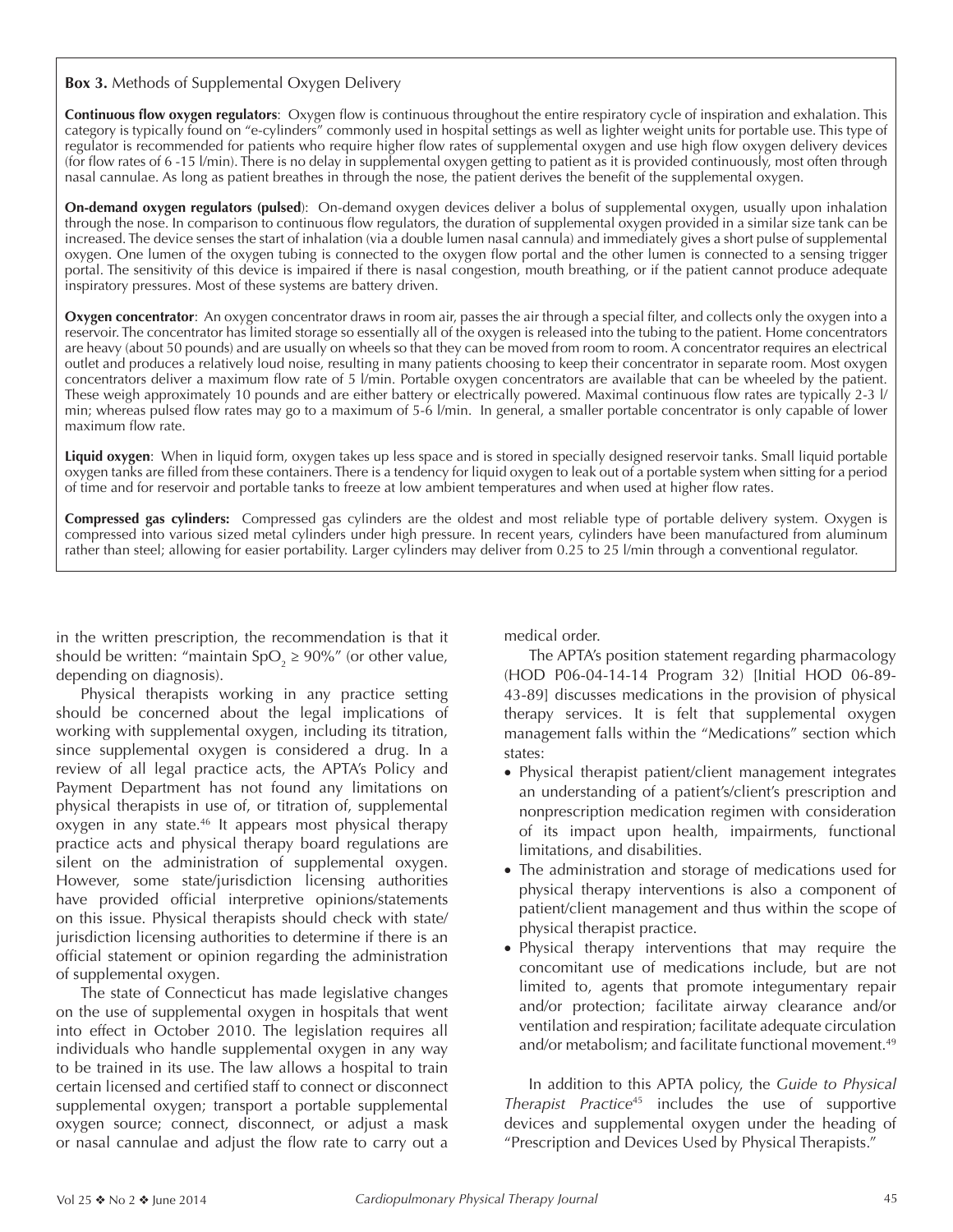## **SUMMARY AND RECOMMENDATIONS ON THE USE OF SUPPLEMENTAL OXYGEN THERAPY BY PHYSICAL THERAPISTS**

- 1. Supplemental oxygen is a drug and requires a prescription for use. When considering titration of supplemental oxygen with activity, an order should be in place written "Keep  $SpO_2 \geq \_\_\_%$  "(typically 88-90). This is the legal prescription that allows titration of supplemental oxygen in any practice setting.
- 2. Continuous supplemental oxygen therapy is indicated when PaO<sub>2</sub>  $\leq$  55 mm Hg or SpO<sub>2</sub>  $\leq$  88% or in presence of cor pulmonale, PaO<sub>2</sub> 55-59 mm Hg or SaO<sub>2</sub>  $\leq$  89%, with documented right atrial enlargement, hematocrit > 55%, or congestive heart failure. Supplemental oxygen delivery should be set to keep  $SpO<sub>2</sub> \ge 90\%$  (or per MD order) at rest, and should be titrated by a minimum of 1 l/min for sleep, air travel, or activity.<sup>7</sup>
- 3. Nocturnal supplemental oxygen therapy is indicated when oxygen desaturation occurs during sleep (PaO<sub>2</sub>) falls below 55 mm Hg or  $SpO<sub>2</sub> < 90%$  despite optimal additional therapy including continuous positive airway pressure or bilevel positive airway pressure. Individuals requiring this supplemental oxygen should be assessed during sleep with pulse oximetry.
- 4. Intermittent supplemental oxygen therapy should be provided to improve quality of life and functional activity for those who experience oxygen desaturation during activity or exercise (when the PaO $_2$   $\geq 60$  mm Hg or SpO<sub>2</sub>  $\geq$  90% at rest but the patient desaturates during activity).<sup>22</sup> It is recommended to evaluate vital signs and incorporate breathing exercises when desaturation occurs with activity, in addition to titrating supplemental oxygen. Intermittent supplemental oxygen therapy has been found to be useful in rehabilitation programs for those with chronic lung disease, those awaiting lung surgery, etc., to improve level of fitness and therefore supplemental oxygen should be an adjunct to rehabilitation.<sup>22</sup>
- 5. Supplemental oxygen should be initiated with a prescription and titrated to the activity by assessing vital signs, symptoms, and breathing. Assessment of the adequacy of relief of hypoxemia should be performed with pulse oximetry as well as improvement in level of dyspnea and/or improvement in exercise tolerance. Patients should be reassessed 1 to 2 months after starting continuous supplemental oxygen or nocturnal supplemental oxygen with assessment of resting as well as activity  $SpO<sub>2</sub>$ . Patients may have been prescribed supplemental oxygen while acutely ill, however, with improvement in physical condition may not need the supplemental oxygen prescribed. Assessment of need

for oxygen should be performed during every treatment session in these individuals.

- 6. Retention of carbon dioxide should not be a contraindication to supplemental oxygen use or supplemental oxygen titration. All individuals should be assessed for supplemental oxygen needs at rest and with activity based upon SpO $_2$  and symptoms. In individuals who have demonstrated oxygen desaturation with activity but do not demonstrate an improvement in  $SpO<sub>2</sub>$ despite appropriate breathing exercises and appropriate utilization of supplemental oxygen delivery devices, supplemental oxygen titration with activity may not be indicated.
- 7. Recommendations for the use of supplemental oxygen to optimize the functional abilities of individuals:
	- Assessment of the need for supplemental oxygen at rest and with activity, including the appropriate supplemental oxygen delivery devices
	- Instruction of patients in use of appropriate breathing exercises to optimize supplemental oxygen utilization and decrease breathlessness
	- Appropriate titration of supplemental oxygen with activity
	- Instruction of patients in titration of supplemental oxygen with activity including specific amount of titration with each activity
	- Appropriate exercise prescription with adjustment of supplemental oxygen to increase functional performance
	- Instruction in use of supplemental oxygen with air travel (see Box 4)

## **CONCLUSION**

The use of supplemental oxygen is an important component of disease management in many patients who demonstrate hypoxemia at rest and/or with activity and a need exists for recommendations for use of supplemental oxygen in the clinical setting. Physical therapists are often required to utilize supplemental oxygen with patients in diverse settings but currently no national recommendations, guidelines, or position statements exist to guide physical therapy practice. This document provides guidelines for physical therapists based upon an extensive search of evidence regarding assessment and management of supplemental oxygen for patients with cardiopulmonary diseases. The guidelines describe the physical therapist's role with titration of supplemental oxygen ensuring safety with activity, providing appropriate exercise prescriptions to increase functional performance, and instructing patients in use of appropriate breathing exercises to optimize supplemental oxygen and decrease breathlessness.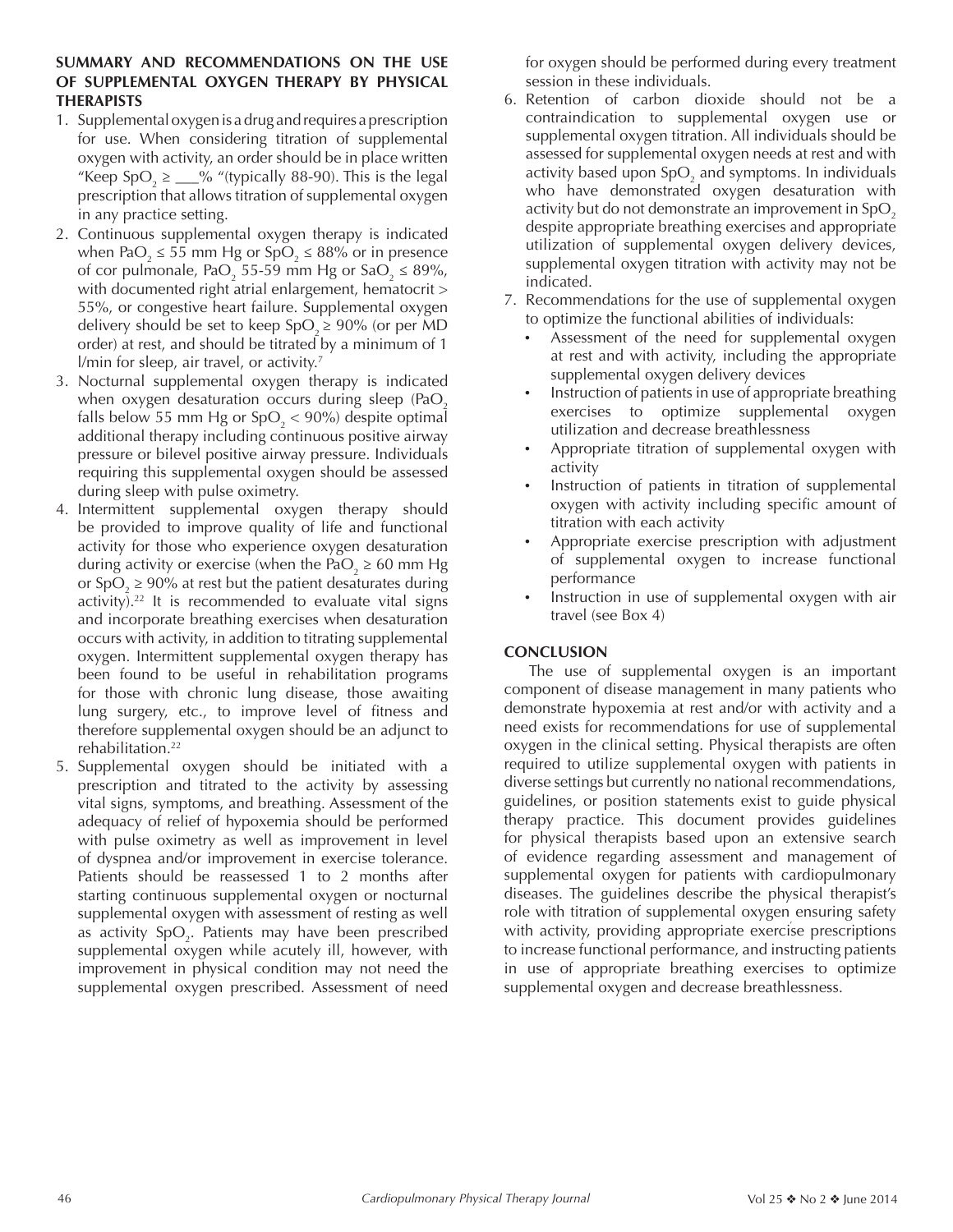**Box 4.** Need for Supplemental Oxygen During Air Travel<sup>24,25</sup>

Commercial aircraft operate at altitudes of up to 12,500 meters (41,000 feet), with the plane's interior pressurized to 2100 – 2400 meters (7000-8000 feet). At this level of pressurization, the alveolar PaO<sub>2</sub> for healthy individuals decreases from 103 mmHg to 64 mmHg and oxygen saturation declines from 97% to 93%. As a general rule, supplemental oxygen is unlikely to be required if a patient's resting oxygen saturation is 95% or higher, and likely to be required if oxygen saturation is 88% or lower. Patients with oxygen saturation values between these levels might require individual assessment regarding need for supplemental oxygen.

Before flying, patients should ideally be clinically stable. Patients recovering from an acute exacerbation of their pulmonary disease are particularly at risk for desaturation during air travel. Those already on long-term supplemental oxygen therapy typically need an increase in flow rate of 1–2 l/min during flight. Careful consideration should be given to patients with any co-morbidities that may impair delivery of oxygen to the tissues (eg, cardiac impairment, anemia). Exertion during flight will exacerbate hypoxemia.

The American Thoracic Society currently recommends that PaO<sub>2</sub> during air travel should be maintained at more than 50 mmHg.<sup>54</sup> All patients with a PaO $_2$  less than 70 mmHg at rest at ground level should receive supplemental oxygen during air travel.

## **Appendix 1. Task Force Members and Areas of Clinical Expertise**

Ellen Hillegass PT, EdD, CCS (Task Force Chair, and acute care outpatient pulmonary rehabilitation) Clinical Adjunct Professor Mercer University | Atlanta, GA

Ann Fick PT, DPT, MS, CCS (acute care) Assistant Professor Physical Therapy Program Maryville University | St. Louis, MO

Amy Pawlik, PT, DPT, CCS (acute care, interstitial lung disease, early mobilization) Program Coordinator, Cardiac and Pulmonary Rehabilitation University of Chicago Medical Center | Chicago, IL

Lawrence P. Cahalin, PT, PhD, CCS (heart failure) Professor, Leonard M. Miller School of Medicine Department of Physical Therapy University of Miami | Coral Gables, FL

Rohini Chandrashekar, PT, DPT, CCS (acute care, early mobilization, outpatient cardiac and pulmonary rehabilitation) St. Luke's Hospital in the Woodlands | Houston, TX

Christiane Perme, PT, CCS (critical care, early mobilization) Houston Methodist Hospital | Houston, TX

Susan Butler-McNamara, PT, MMSc, CCS (critical care, acute care, cystic fibrosis) Maine Medical Center | Portland, ME

Rebecca Crouch, PT, DPT, CCS (acute care, outpatient pulmonary rehabilitation) Director of Pulmonary Rehabilitation DUMC Duke University Medical Center | Durham, NC

## **REFERENCES**

- 1. Adams PF, Hendershot GE, Marano MA. National Center for Health Statistics: Current estimates from the National Health Interview Survey, 1996. *Vital Health Stat 10.* 1999;200:1-203.
- 2. Mannino DM, Gagnon RC, Petty TL, Lydick E. Obstructive lung disease and low lung function in adults in the United States: data from the National Health and Nutrition Examination Survey, 1988-1994. *Arch Intern Med.* 2000;160:1683-1689.
- 3. Bui AL, Horwich TB, Fonarow GC. Epidemiology and risk profile of heart failure. *Nat Rev Cardiol.* 2011;8(1):30-41.
- 4. Cystic Fibrosis Foundation. www.cff.org/AboutCF/. Accessed April 27, 2014.
- 5. Manning HL, Schwartzstein RM. Pathophysiology of dyspnea. *N Engl J Med.* 1995;333:1547-1553.
- 6. Lane R, Cockcroft A, Adams L, Guz A. Arterial supplemental oxygen saturation and breathlessness in patients with chronic obstructive airways disease. *Clin Sci.* 1987;72:693-698.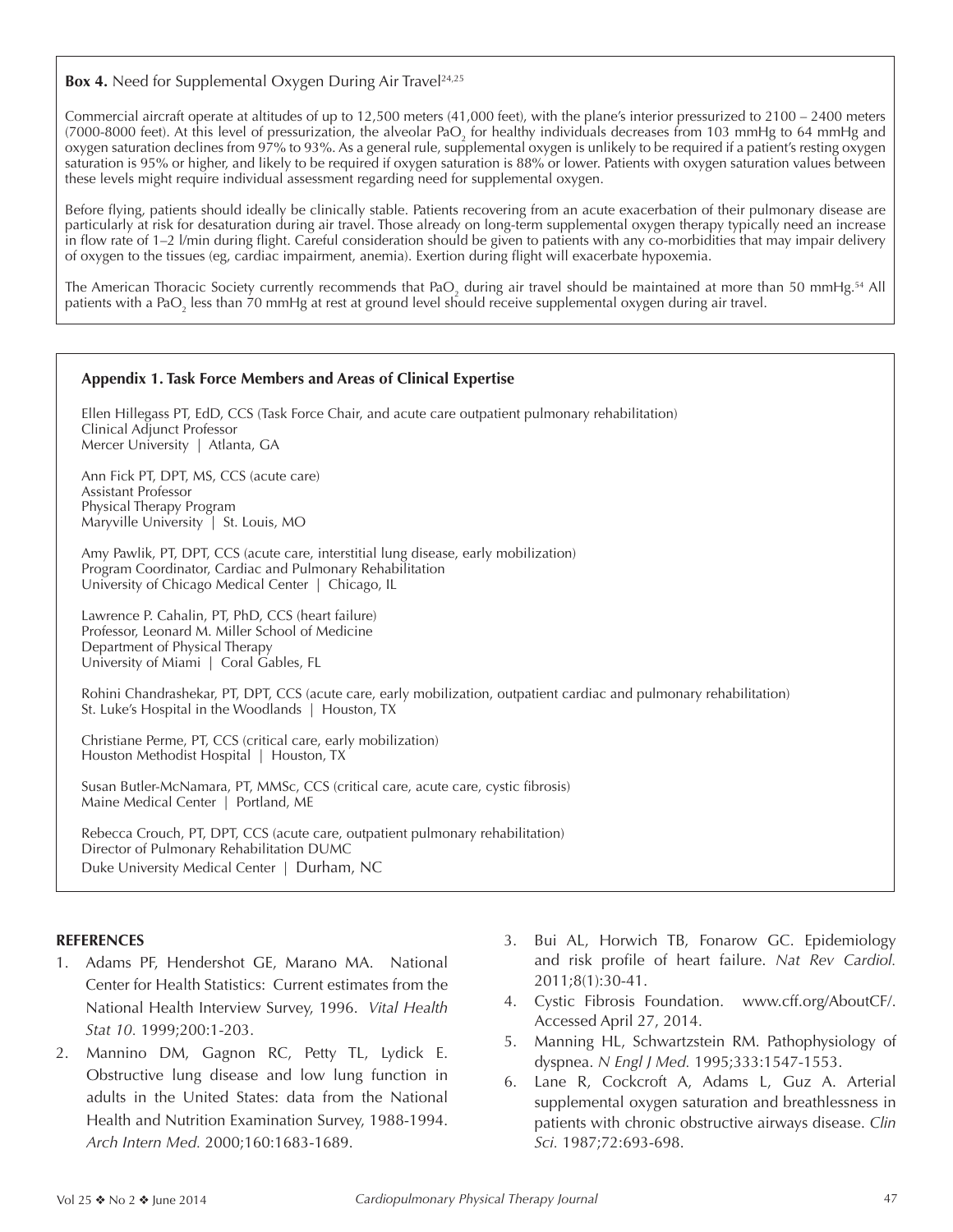- 7. Criner GJ. Effects of long-term supplemental oxygen therapy on mortality and morbidity*. Respir Care*. 2000;45:105-118.
- 8. Celli BR, MacNee W. ATS/ERS Task Force. Standards for the diagnosis and treatment of patients with COPD: a summary of the ATS/ERS position paper. *Eur Respir J.* 2004;23:932-946.
- 9. Burger CD. Pulmonary hypertension in COPD: a review and consideration of the role of arterial vasodilators. *COPD.*2009;6(2):137-144.
- 10. Naeije R. Pulmonary hypertension and right heart failure in chronic obstructive pulmonary disease. *Proc Am Thorac Soc.* 2005;2(1):20-22.
- 11. Zakynthinos E, Daniil Z, Papanikolaou J, Makris D. Pulmonary hypertension in COPD: pathophysiology and therapeutic targets. *Curr Drug Targets.* 2011;12(4):501-513.
- 12. Emtner M, Porszasz J, Burns M, Somfay A, Casaburi R. Benefits of supplemental supplemental oxygen in exercise training in nonhypoxemic chronic obstructive pulmonary disease patients. *Am J Respir Crit Care Med.* 2003;168(9):1034-1042.
- 13. Puhan MA, Schunemann HJ, Frey M, et al. Value of supplemental interventions to enhance the effectiveness of physical exercise during respiratory rehabilitation in COPD: a systematic review. *Respir Res.* 2004;5:25.
- 14. Wijkstra PJ, Lacasse Y, Guyatt GH, et al. A meta-analysis of nocturnal noninvasive positive pressure ventilation in patients with stable COPD. *Chest.* 2003;124:337- 343.
- 15. Morrison DA, Stovall JR. Increased exercise capacity in hypoxemic patients after long-term supplemental oxygen therapy. *Chest.* 1992;102:542-550.
- 16. Swinburn CR, Mould H, Stone TN, Corris PA, Gibson GJ. Symptomatic benefit of supplemental supplemental oxygen in hypoxemic patients with chronic lung disease. *Am Rev Respir Dis.* 1991;143:913-915.
- 17. O'Donnell DE, D'Arsigny C, Webb KA. Effects of hyperoxia on ventilatory limitation during exercise in advanced chronic obstructive pulmonary disease. *Am J Respir Crit Care Med.* 2001;163:892-898.
- 18. Bye PT, Anderson SD, Woolcock AJ, Young IH, Alison JA. Bicycle endurance performance of patients with interstitial lung disease breathing air and supplemental oxygen. *Am Rev Respir Dis*. 1982;126:1005-1012.
- 19. Dean NC, Brown JK, Himelman RB, et al. Supplemental oxygen may improve dyspnea and endurance in patients with chronic obstructive pulmonary disease and only mild hypoxemia. *Am Rev Respir Dis.* 1992;146:941-945.
- 20. NOTT: Nocturnal Oxygen Therapy Trial Group. Continuous or nocturnal supplemental oxygen therapy in hypoxemic chronic obstructive lung disease: a clinical trial. *Ann Inter Med.* 1980;93:391-398.
- 21. MRC Medical Research Council Working Party. Longterm domiciliary supplemental oxygen therapy in chronic hypoxic cor pulmonale complicating chronic bronchitis and emphysema. Report of the Medical Research Council Working Party. *Lancet.* 1981;1:681- 685.
- 22. Kim V, Benditt JO, Wise RA, et al. Supplemental oxygen therapy in chronic obstructive pulmonary disease. *Proc Am Thorac Soc*. 2008;5(4):513–518.
- 23. AARC. Supplemental oxygen therapy for adults in the acute care setting. *Respir Care*. 2002;47(6):717-720.
- 24. Abramson M, Crockett AJ, Frith PA, et al. The COPDX Plan: Australian and New Zealand Guidelines for the Management of Chronic Obstructive Pulmonary Disease*.* 2013 version 2.35; Lung Foundation Australia. Available at: www.copdx.org.au. Accessed May 14, 2014.
- 25. McDonald CF, Crockett AJ, Young IH. Adult domiciliary supplemental oxygen therapy. Position statement of the Thoracic Society of Australia and New Zealand. *MJA.* 2005;182:621–626.
- 26. ACC/AHA 2005 Guidelines for the Diagnosis and Management of Heart Failure in Adults: A Report of the American College of Cardiology Foundation/American Heart Association Task Force on Practice Guidelines. *Circulation*. 2009;119:e391-e479.
- 27. Centers for Medicare and Medicaid Services (CMS) (CMS.gov) National Coverage Determination (NCD) for Home Use of Oxygen (240.2) Publication number 100-3, Manual section 240.2, publication date: 10/23/13.
- 28. Go´recka D, Gorzelak K, Sliwin´ski P, Tobiasz M, Zielin´ski J. Effect of long-term supplemental oxygen therapy on survival in patients with chronic obstructive pulmonary disease with moderate hypoxaemia. *Thorax.* 1997;52:674-679.
- 29. O'Donohue WJ. Long Term Supplemental Oxygen Therapy. *Scientific Basis and Clinical Application (Lung Biology in Health and Disease.* New York, NY: Marcel Dekker Inc*.*; 1995:81.
- 30. Tirlapur VG, Mir MA. Nocturnal hypoxemia and associated electrocardiographic changes in patients with chronic obstructive airways disease. *N Engl J Med*. 1982;306:123-130.
- 31. Davidson AC, Leach R, George RJD, et al. Supplemental supplemental oxygen and exercise ability in chronic obstructive airways disease*. Thorax*. 1988;43:965-971.
- 32. Clini E, Vitacca M, Foglio K, et al. Long-term home care programmes may reduce hospital admissions in COPD with chronic hypercapnia. *Eur Respir J*. 1996;9:1605- 1610.
- 33. Wedzicha J. Effects of long-term supplemental oxygen therapy on neuropsychiatric function and quality of life. *Respir Care.* 2000;45:119-124.
- 34. Ringbaek TJ, Viskim K, Lange P. Does long-term supplemental oxygen therapy reduce hospitalisations in hypoxaemic chronic obstructive pulmonary disease? *Eur Respir J.* 2002;20:38-42.
- 35. Eaton T, Lewis C, Young P, et al. Long-term supplemental oxygen therapy improves health-related quality of life. *Respir Med.* 2004;98:285-293.
- 36. Eaton T, Garrett JE, Young P, et al. Ambulatory supplemental oxygen improves quality of life of COPD patients: a randomised controlled study. *Eur Respir J*. 2002;20:306-312.